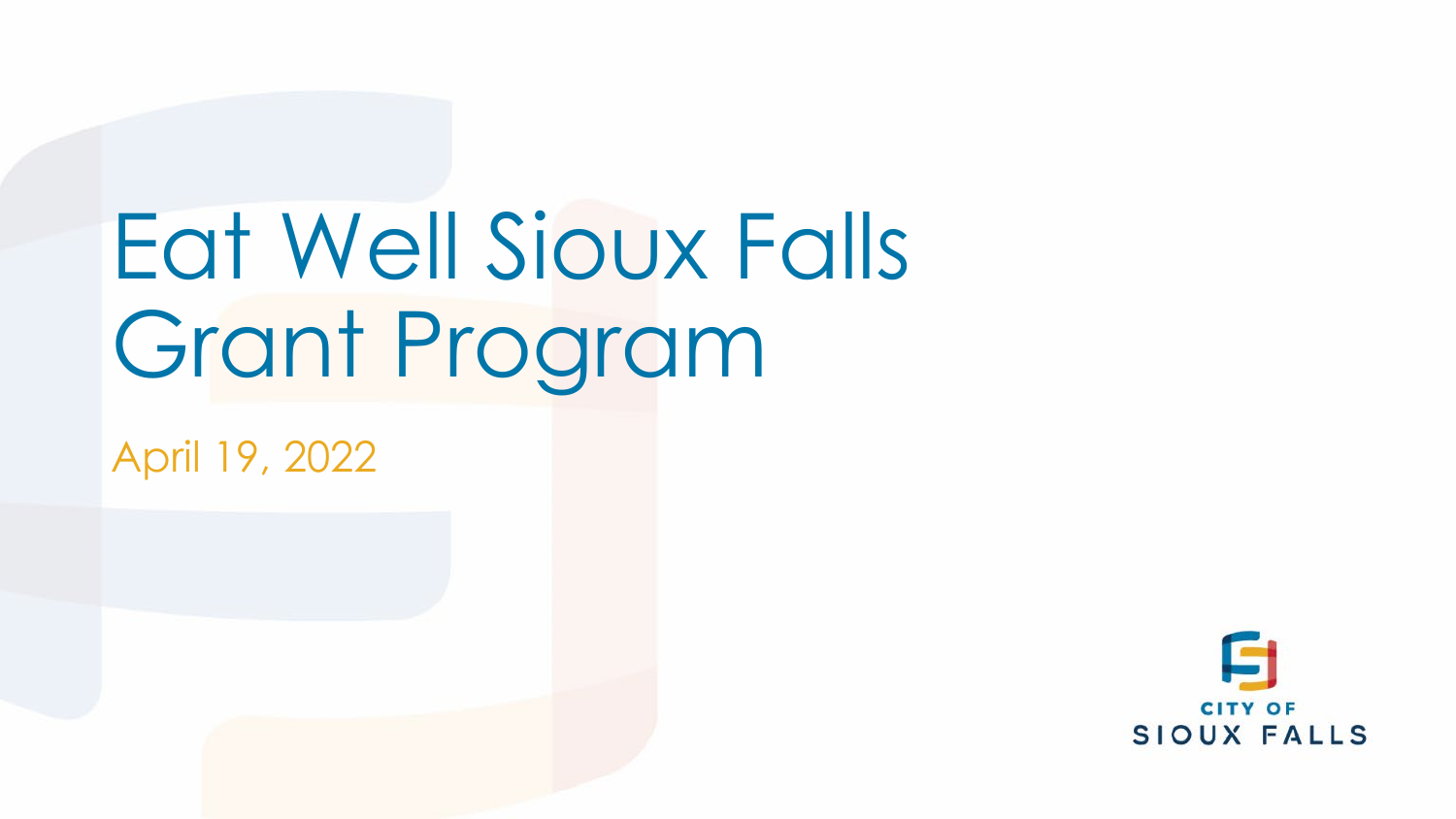## Food Access as a Community Need

- Eating a Healthy Diet is Difficult Without Access to Nutritious Food
- Our environment impacts our health, and that includes the food environment.
- When healthy foods are not available, people may settle for foods higher in calories and lower in nutritional value.
- Food challenges includes low fruit and vegetable consumption in the Sioux Falls **MSA** SITY OF

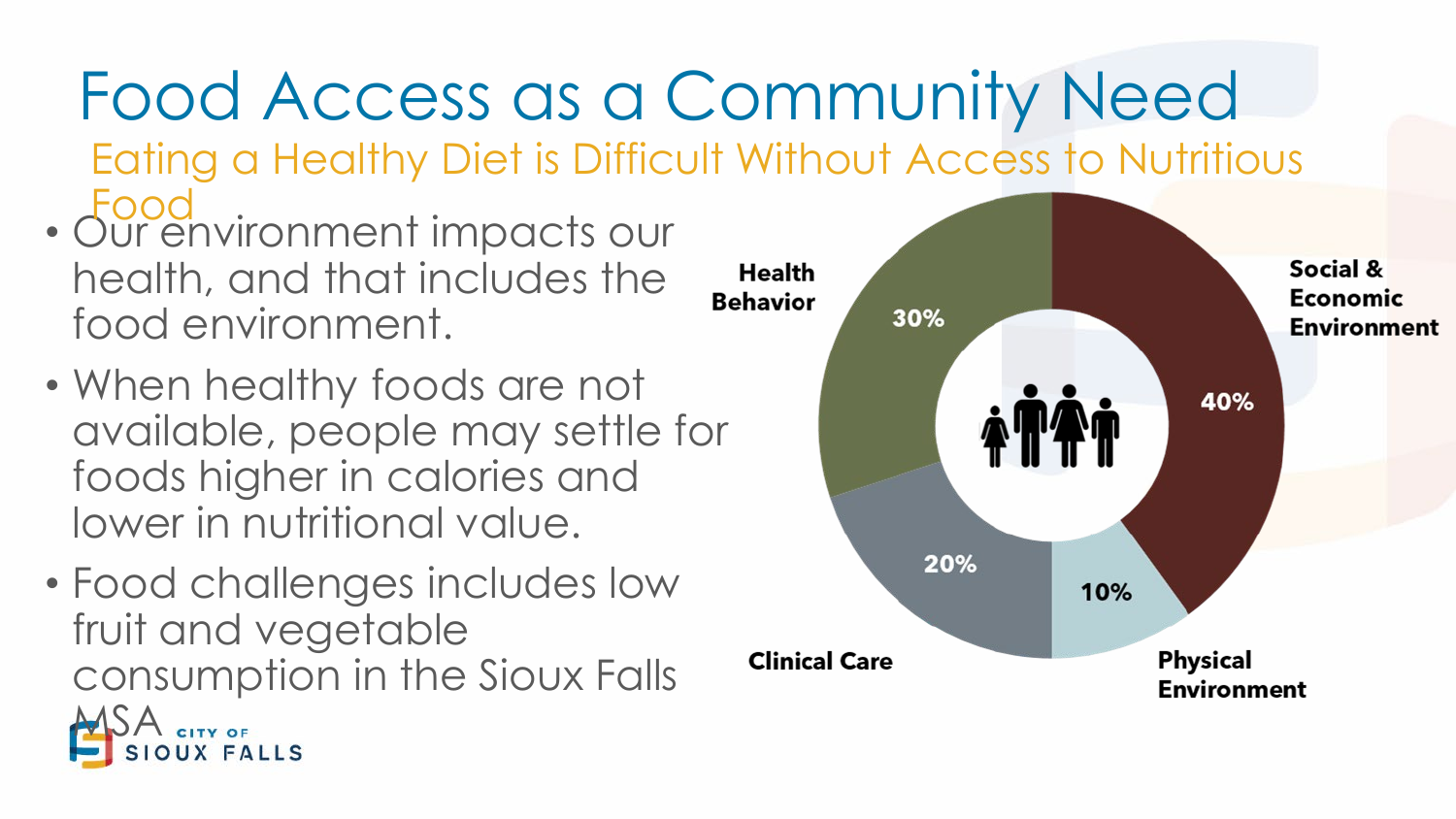Adequate access to healthy foods is necessary to combat the growing burden of chronic diseases in our **community** 

- Of the adult population in the Sioux Falls metro area\*
	- **35.5%** are **obese**.
	- **31.2%** have **high blood pressure**.
	- **11.3%** have **diabetes**.



*\* Source: BRFSS Prevalence and Trends*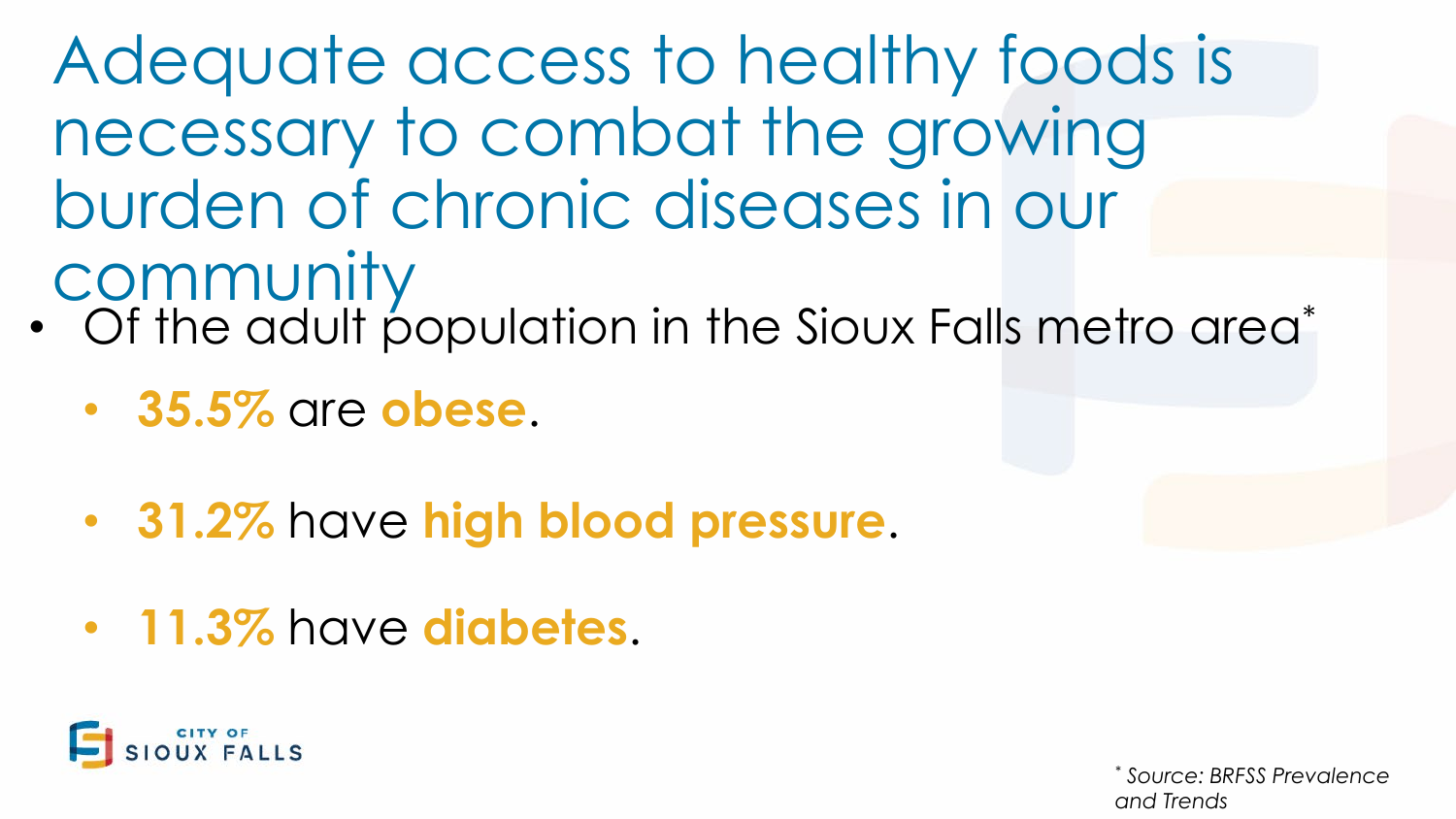# Environmental Barriers to Eating

- **Healthy** • The number of census tracts classified as **Low Income and Low Food Access** in Sioux Falls increased in the last few years.
- People in low food access areas are more likely to rely on convenience stores or gas stations, which often lack fresh and healthy **foods** UX FALLS

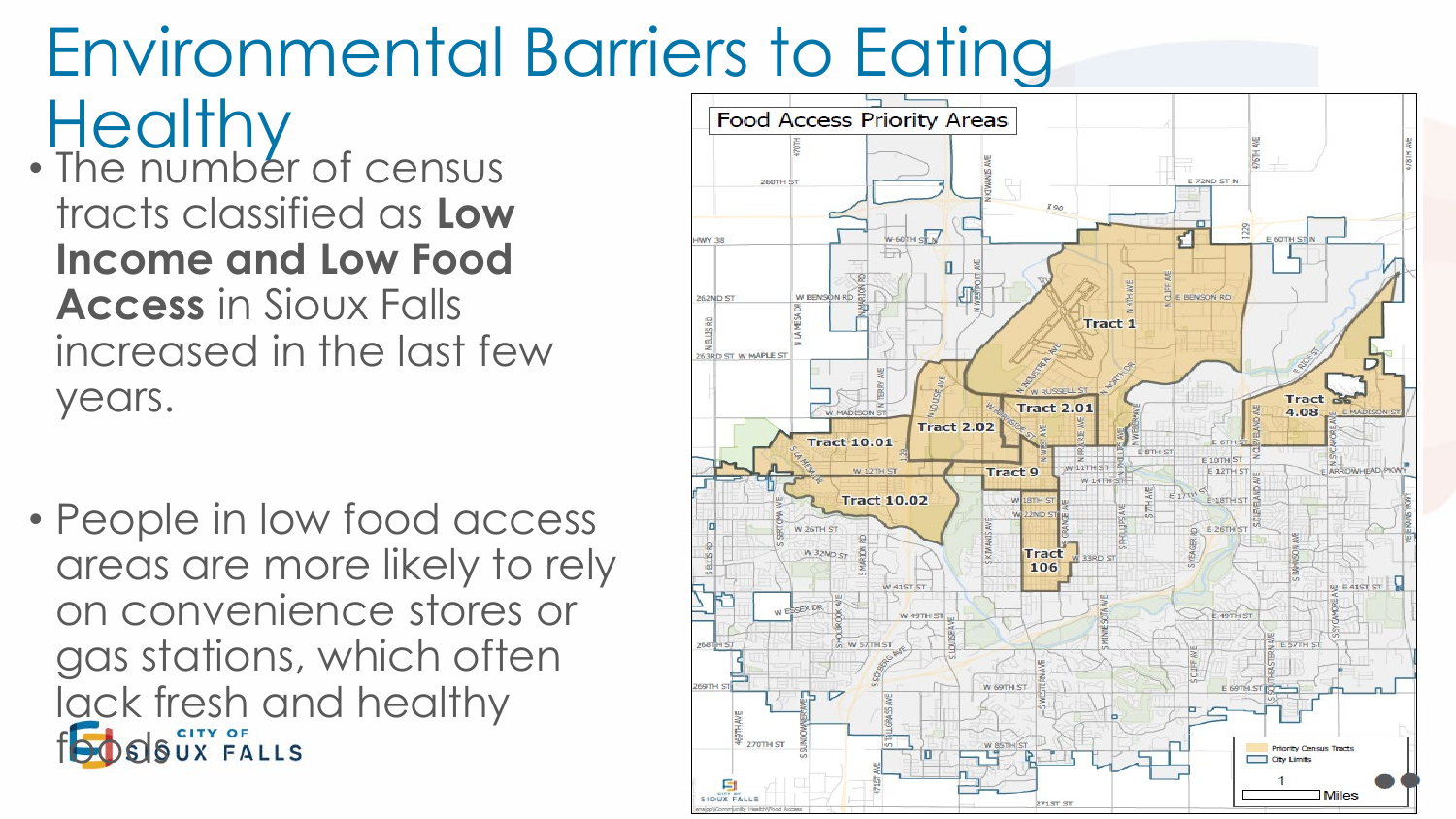### The Eat Well, Sioux Falls Grant Program

- One-time monetary award(s) to incentivize intervention(s) from private or community organizations.
- Goals:
	- Incentivize provision of healthy grocery options to Food Access Priority Areas and populations;
	- Strengthen the local food system; and
	- Promote healthy eating behaviors among Sioux Falls residents.

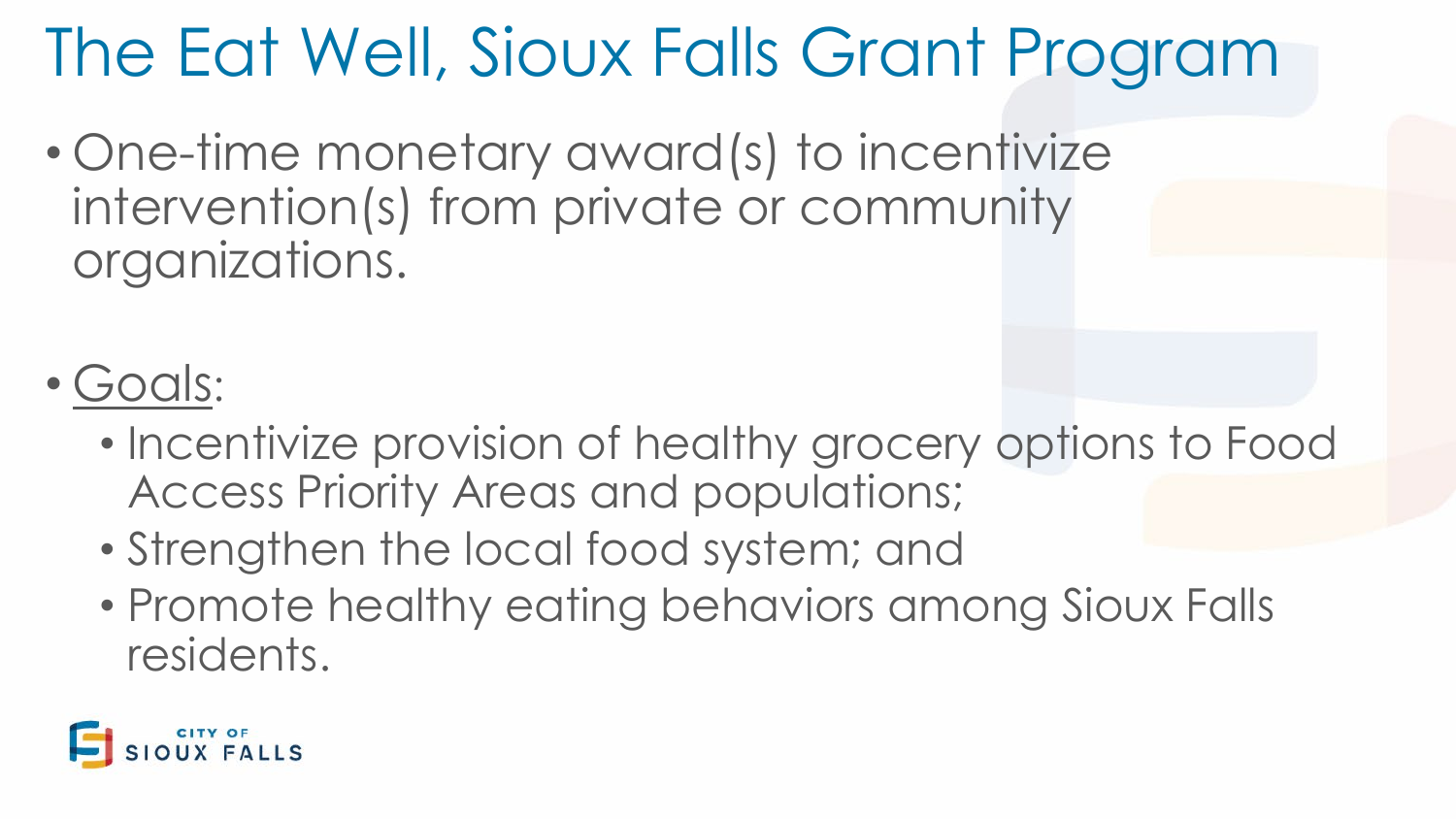#### The Eat Well, Sioux Falls Grant Program

#### • Eligibility:

- Existing or new for-profit, nonprofit or cooperative entities.
- Projects that
	- establish a grocery store or supermarket in in a food access priority area, OR
	- implement an innovative program to increase access to healthy foods in a sustainable and equitable manner for residents in a food access priority area.

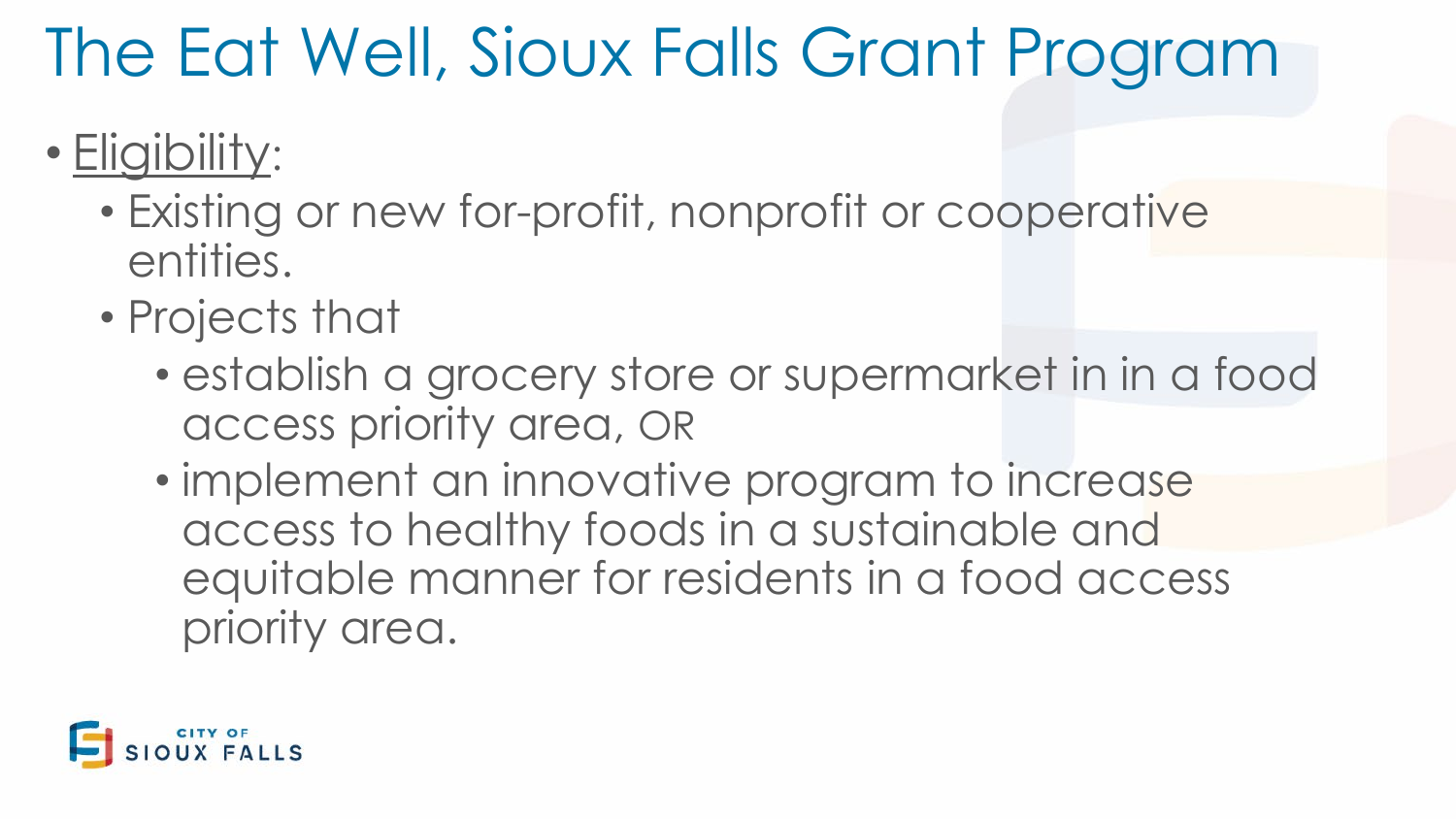### The Eat Well, Sioux Falls Grant Program

#### **Assessment Criteria**

- Potential for Impact
- Equity
- Feasibility of Intervention and Likelihood of Success
	- Ability to offer fresh produce and fresh meat
- Organizational Capacity
- Sustainability Plan
- Evaluation Plan

#### **Allowable Use of Funds**

- Startup and Working Capital
- Furniture, Fixtures, Equipment
- Direct Costs of Providing Healthy Food / Operating **Expenses**
- Other Justifiable Costs

#### **Not Allowable:**

- Restaurants, cafes and prepared food businesses
- Businesses with alcohol or tobacco retail sales as a primary revenue source
- Political activities